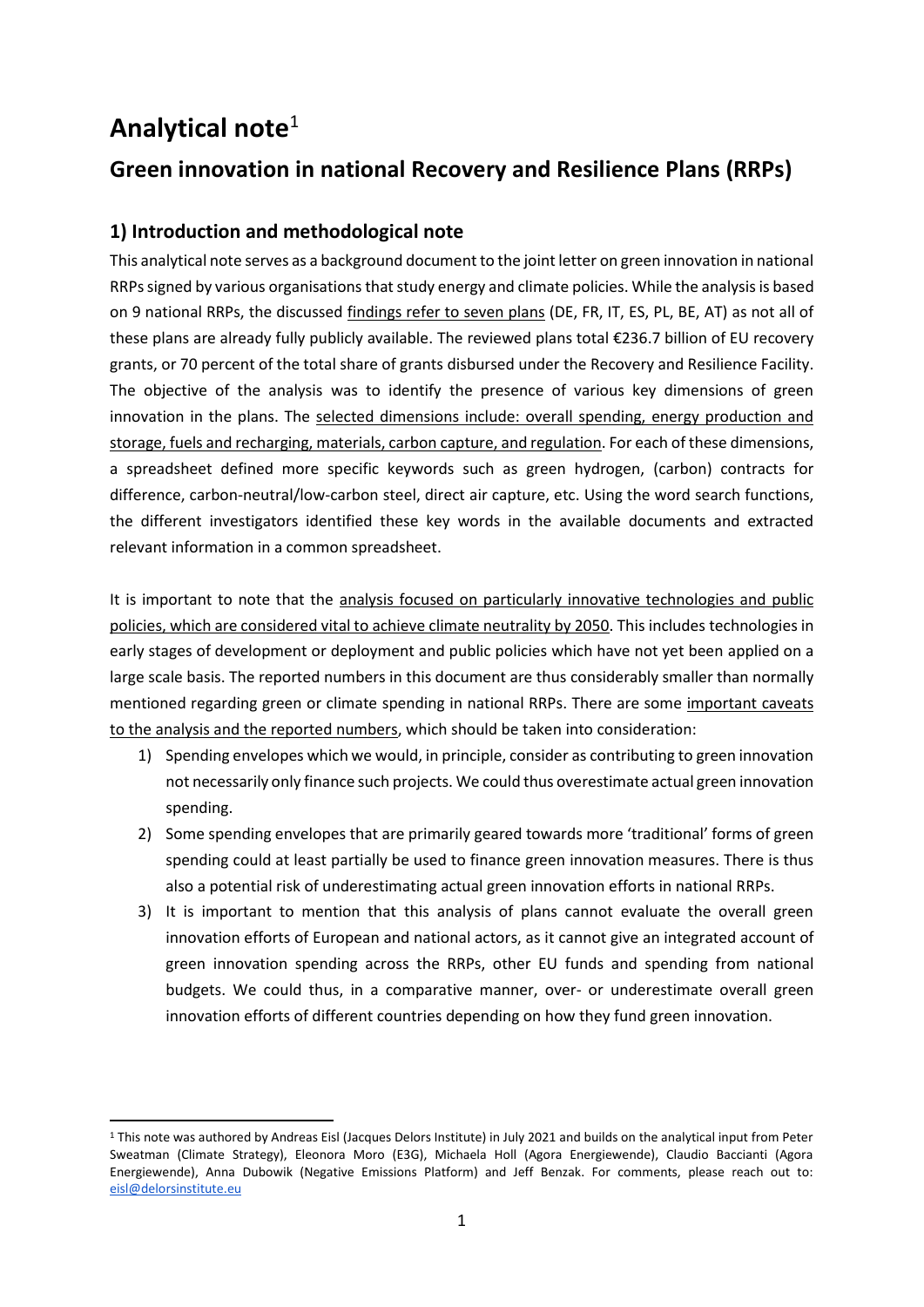## **2) Main findings**

## **2.1) Well-covered green innovation dimensions**

Our analysis finds that some dimensions of green innovation are well covered in the studied national RRPs, being a part of investment/reform projects across a majority of countries. Among these green innovation elements are in particular hydrogen and recharging infrastructure. Hydrogen has also a strong European dimension as many investment projects are to be undertaken in the framework of the IPCEI on hydrogen, building up cross-national value chains for the production, storage and use of hydrogen.

## **Hydrogen**

The following table contains country-specific RRF spending on hydrogen. Hydrogen is one of the most clearly delineated green innovation elements in the plans. There are nevertheless risks for an over- or underestimation of actual hydrogen spending as some countries have broader spending envelopes that can potentially also fund innovative hydrogen projects which are not included in this table (e.g. Austria) while some included H2-dedicated spending envelopes might also fund expenses beyond green innovation around hydrogen (e.g. Belgium). Not included are also broader incentives such as contracts for difference, which could, however, be targeted at subsidising H2 (Germany, e.g., plans to spend €550mil on contracts for difference).

|             |                   |                 |                   | <b>BE</b>         |                |
|-------------|-------------------|-----------------|-------------------|-------------------|----------------|
| H2 spending | $\epsilon$ 2.75bn | E2.43bn E3.14bn | €1.56bn   €0.80bn | $\epsilon$ 0.39bn | $\mid$ €0.13bn |

The seven countries mentioned here plan overall expenditures for hydrogen of roughly €11.2bn euros through RRF funding. Some countries, such as Germany, however also dedicate significant national spending to hydrogen. The German plan mentions more than €3.5bn related to hydrogen and decarbonisation coming from national funding. An important caveat here which should be noted is that while many plans make reference to 'green hydrogen' it is not always clear whether H2 funding would exclusively go towards green hydrogen or could also be used to finance blue hydrogen projects.

## Recharging infrastructure

National RRPs also contain funding for recharging infrastructure across the board. The same caveats for the over- or underestimation of spending as for hydrogen also apply here. In some plans, recharging infrastructure is part of spending envelopes also financing the purchase of electric vehicles (e.g. Austria) while some spending envelopes that could partly finance recharging infrastructure are dominantly targeted at other objectives.

|                | DE      | <b>FR</b> |         | FS<br>ں سا | PL    | <b>BE</b> | AT       |
|----------------|---------|-----------|---------|------------|-------|-----------|----------|
| Recharging     | €700mil | €0mil     | €740mil | No exact   | €0mil | €61.5mil  | €37.4mil |
| infrastructure |         |           |         | data       |       |           |          |

Overall, the seven countries aim at spending about €1.54bn on recharging infrastructure. It is important to note that some countries subsidise the construction of recharging infrastructure already through national spending such as France. For the Spanish plan, detailed information on specific spending envelopes was missing.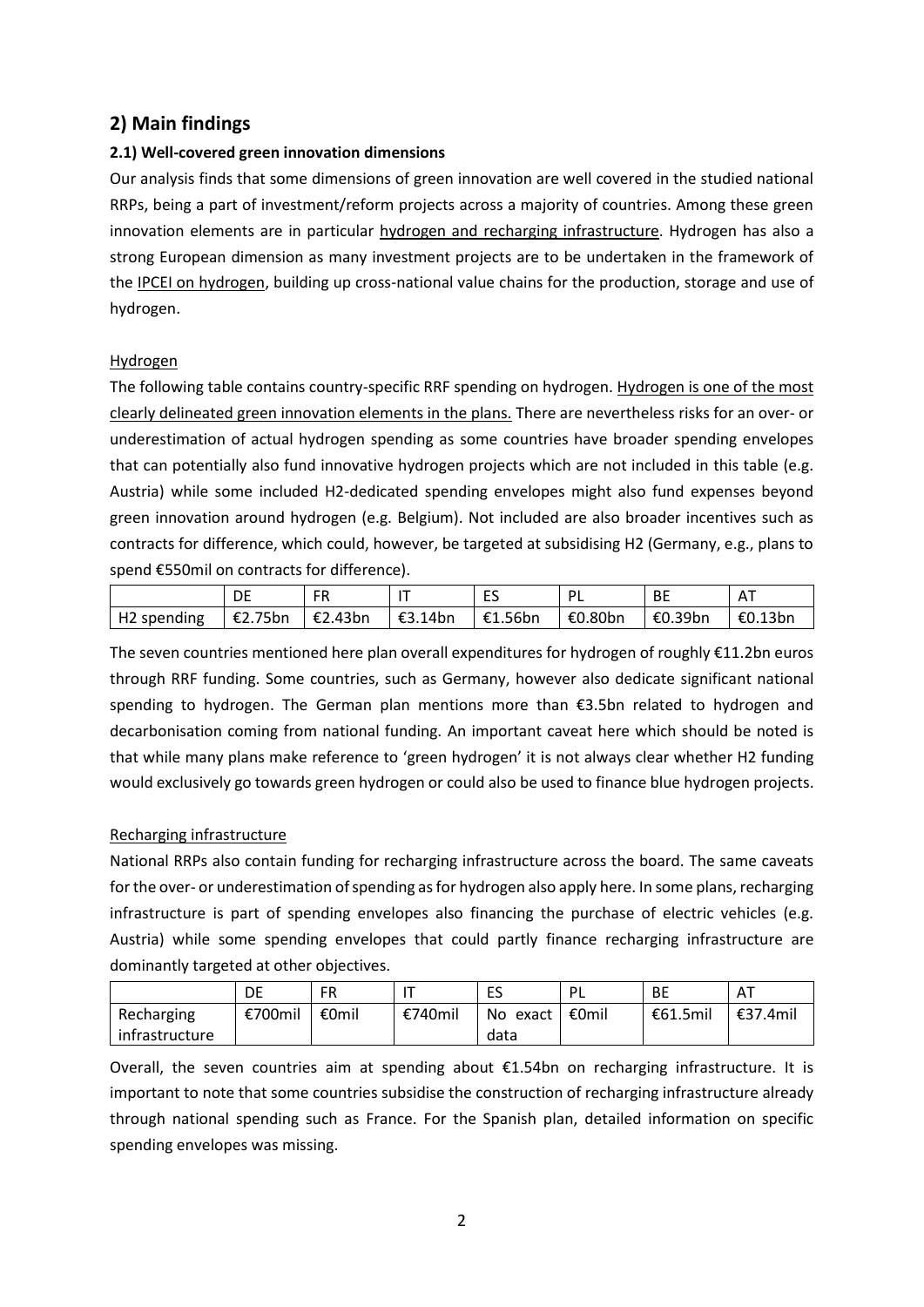#### **2.2) Interesting country-specific green innovation initiatives**

Beyond common and broad green innovation projects, the national RRPs of individual countries also contain specific green innovation initiatives, often in coherence with domestic industrial structures and priorities. Here we want to highlight five initiatives that also have the nature of pilot/demonstration projects, being particularly innovative.

#### - **Carbon contracts for difference (DE)**

The German RRP provides funding for a pilot programme on Carbon Contracts for Difference (CCfD) amounting to 550 million euros. These contracts are supposed to go beyond subsidies for investment and cover additional process costs that innovative technologies might possess in comparison to traditional and more CO2-intensive production methods.

#### - **Sustainable aviation fuels (FR)**

The French RRP provides funding for the development of sustainable aviation fuels in its broader support plan for the aeronautical sector, a key industrial sector in the French economy. Funding amounts to up to 1.37 billion euros for R&D support in the aeronautical sector, which could be at least partially used for sustainable aviation fuels.

#### - **Support of start-ups and VCs towards ecological transition (IT)**

The Italian RRP provides funding for the support of start-ups and VCs that work towards ecological transition amounting to €250 million euros.

- **Carbon capture, storage and use (BE)**

The Belgian RRP provides funding for emerging energy technologies, discussing the opportunities for the capture, storage and use of CO2. It is, however, difficult to identify the exact spending planned on these measures as most of them are integrated in spending on the development of the hydrogen sector and its transport network.

**Demonstration projects (AT)** 

The Austrian RRP provides funding for eco-innovative measures with a particular focus on demonstration projects amounting to 100 million euros. The plan points out the potential to subsidise larger investment projects than previously possible via national funds, focusing on particularly innovative projects such as 'carbon-free steel'. Such efforts seem to be in line with recent attempts of the large Austrian steel company VOEST to reduce emissions through green innovation.

#### **2.3) Absent green innovation dimensions**

While some of the key dimensions of green innovation are addressed in all or many of the analysed national RRPs, some other dimensions are largely missing. Based on the utilised key words, we could not identify any plan mentioning green public procurement. In addition, no major investment projects for long-duration energy storage are proposed in the studied national RRPs other than in the Spanish plan, which, however, does not define spending on this issue well enough.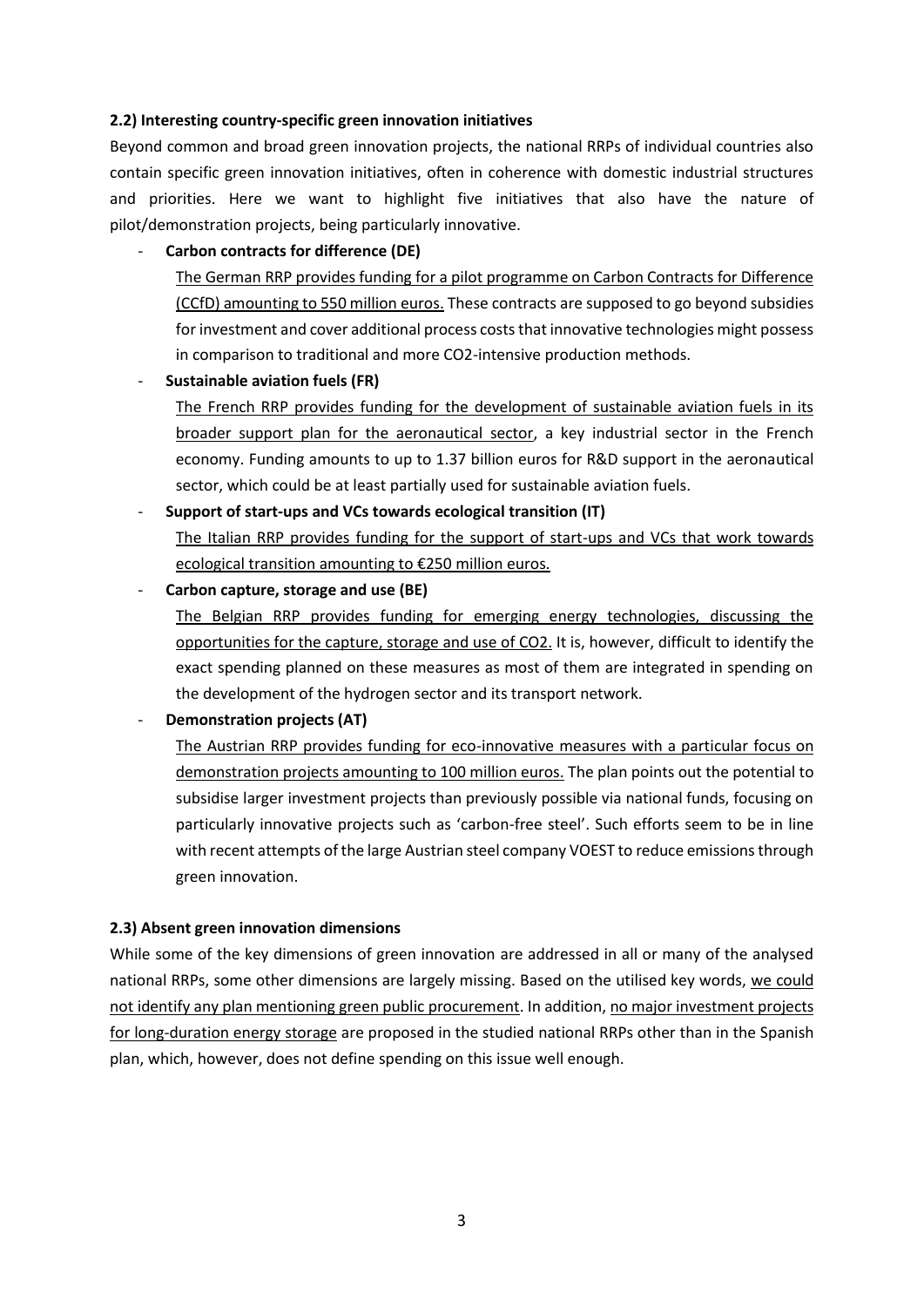### **2.4) Overall green innovation spending**

It is very difficult to compare the individual RRPs in a coherent manner and spending envelopes are organized very differently across countries, rendering the extraction of exact numbers a challenging task. In addition, one has to be aware that some countries might finance green innovation spending already through their national budgets. Without adding up national and EU-financed spending on green innovation, one has to be careful in evaluating the ambitions of specific countries in their RRPs. Focusing on the spending envelopes we identified in relation to the green innovation dimensions on which we based this analysis, we tentatively can show the  $-$  most likely incomplete  $-$  following numbers (see also the last two pages of this document). Green innovation spending for some countries, such as Italy and Spain, however, might be underestimated here.

|             | DE      | FR      |         | --<br>⊢<br>__ | ומ     | <b>BE</b> |         |
|-------------|---------|---------|---------|---------------|--------|-----------|---------|
| GI spending | €4.56bn | €4.30bn | €4.13bn | €2.93bn       | €0.8bn | €0.54bn   | €0.31bn |

Across these seven countries, this makes for green innovation spending amounting to €17.63bn. Here, spending on research and pilot projects towards the green transition are included in the data.

## **3) Green innovation spending by national RRP**

## **Germany (DE)**

- IPCEI Hydrogen (€1.5bn RRF)
- Pilot programme Carbon Contracts for Difference (€550 mil RRF)
- Subsidy program for decarbonisation of industry (€449.3 mil RRF)
- Lead projects in R&I in the context of the national hydrogen strategy (€700 mil RRF)
- Project-related research on climate protection (€60 mil RRF)
- Subsidies for industry for hydrogen/fuel cells application in transport (€545.9 mil RRF)
- Subsidies for the construction of recharging/refueling infrastructure (€700 mil RRF)
- Municipal real-world laboratories of energy transition (€57 mil RRF)

## **France (FR)**

- Develop the hydrogen sector (€1.93bn RRF)
- Support plan for the aeronautical sector ( $£1.67$ bn RRF)
	- o Support for R&D in the sector (1.37bn RRF)
- Innovate in the ecological transition ( $\epsilon$ 1.7bn RRF)
	- o Hydrogen (€500 mil RRF)
	- o Decarbonisation of industry (€300 mil RRF)
	- o Biosourced products, industrial biotechnologies & sustainable fuels (€200 mil RRF)

#### **Italy (IT)**

- Energy transition and sustainable mobility ( $\epsilon$ 23.78bn RRF)
	- o Hydrogen for hard-to-abate sectors (€2bn RRF)
	- o Experimentation of hydrogen in road transport (€230 mil RRF)